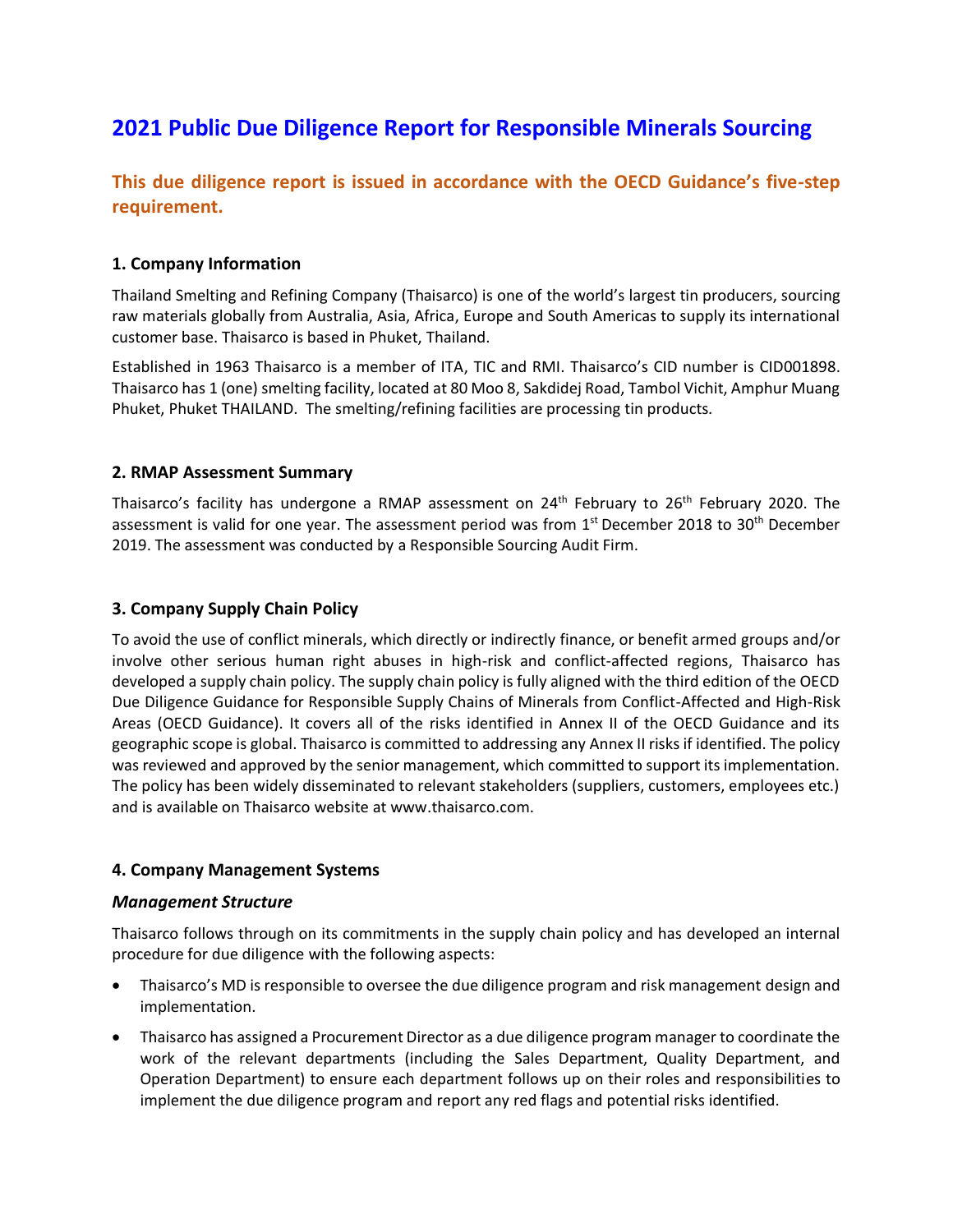• Thaisarco conducts due diligence management system training once a year for new staff from all relevant departments required in due diligence program. If there is an update of the program, Thaisarco conducts additional training, as necessary.

## **Internal Systems of Control**

Thaisarco has established/updated its due diligence management system to be aligned with the OECD Guidance and RMAP in June 2018. Thaisarco communicated the updated supply chain policy and sourcing requirements to all identified upstream suppliers in May 2020. Due to Covid-19 pandemic, Thaisarco did not conduct due diligence in 2021 with direct suppliers at their sites, however, Thaisarco asked the suppliers/traders to provide their due diligence policy, other relevant documents, and on-the-ground reports (where possible) for Thaisarco's checking. If Thaisarco finds any suppliers do not perform the due diligence or any irregularity with the supply materials in accordance with Thaisarco's supply chain policy Thaisarco will immediately suspend the business with those suppliers and conduct further investigation and shall public the findings to the stakeholders.

Thaisarco has also implemented an external Grievance Mechanism to collect information on grievances from interested parties.

## **Record Keeping System**

Thaisarco requires that all records relating to the due diligence program are maintained at least for five years and that they be properly used and safely stored in company database.

## **1. Risk Identification**

Thaisarco has taken a number of steps to identify risks of our supply chain.

Firstly, referring to the risks in Thaisarco's supply chain policy, Thaisarco established a procedure to identify CAHRAs. The procedure includes the resources used, the criteria to define a "Conflict-Affected and High-Risk Area" as well as the frequency with which our determination is reviewed. Thaisarco uses the following resources to determine CAHRAs:

- The Heidelberg Conflict Barometer provides conflict maps, representing an annual snapshot of the presence of armed conflict.
- The Fragile States Index (FSI) for violent conflict and sustainable security provides country-level risk profiles relating to Security Apparatus, Factionalized Elites, Group Grievance, Human Flight and Brain Drain, Human Rights and Rule of Law etc...

Referring to its supply chain policy and external resources, Thaisarco has defined criteria and benchmark indicators to determine CAHRAs. Based on the criteria, Thaisarco has sourced 70% of materials from CAHRAs.

Secondly, Thaisarco has implemented a Know Your Counterparty (KYC) to include information concerning supplier legal status and identity, supplier mapping and potential risks. All suppliers, representing 100 percent of our annual volume, have completed, and returned a KYC form. Thaisarco's due diligence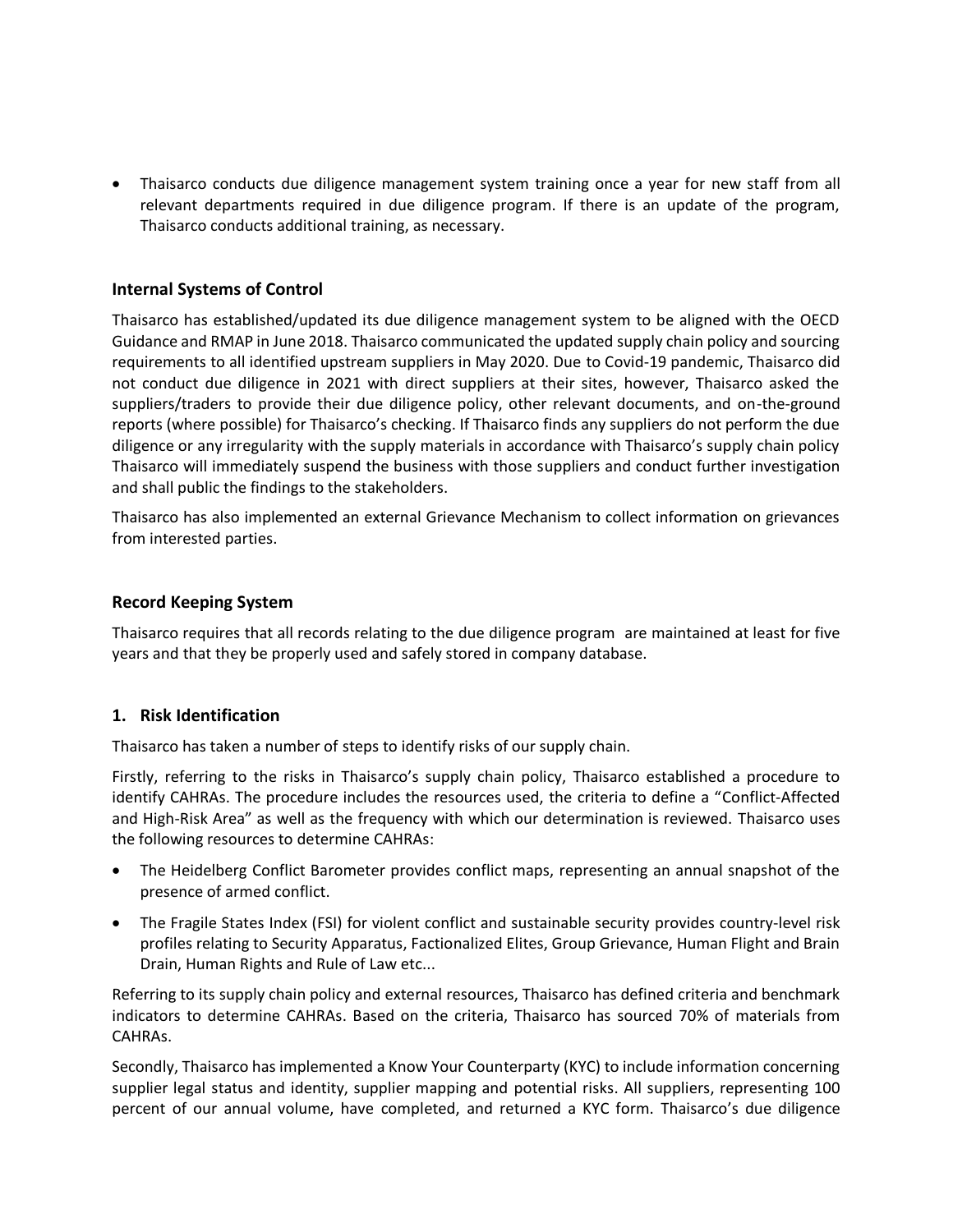program manager reviewed the provided information and the UN Sanction List with the Procurement Team. Whenever inconsistencies, errors or incomplete information were identified in the KYC form, Thaisarco communicated the improvement areas to suppliers and requested an updated form. If red flags were identified, Thaisarco would further engage with its suppliers to clarify and improve the documents as needed.

Thirdly, Thaisarco requested origin information for each material transaction and ensured that it was able to understand the transaction origin, transportation route, as well as direct suppliers' names and locations.

Fourthly, all information collected was reviewed by Thaisarco against CAHRAs, sanction lists, local laws and internal sourcing requirements.

Thaisarco has also implemented an ITA's Code of Conduct to company business practice in addition to Thaisarco's supply chain policy, a set of ITA's Code of Conducts are expected to be followed by parties engaging in business with Thaisarco too.

Based on the internal sourcing determination process, all the material sourced by Thaisarco from a CAHRA was categorized as "high-risk sourcing".

## **Risk Assessment (HIGH RISK SOURCING ONLY)**

For material and supply chains determined to be "high-risk", Thaisarco conducted enhanced due diligence. This included:

- Assessing the context of CAHRAs;
- Clarifying the chain of custody;
- Assessing the activities and relationships of upstream suppliers;
- Identifying locations and qualitative conditions of the extraction, trade, handling, and export of minerals; and,
- Conducting on-the-ground assessments.

In order to map the factual circumstances, conduct on-the ground assessments and assess risks in the high-risk supply chains, we relied on the following:

#### **Scenario 1: Participation in RMI recognized upstream assurance mechanisms**:

#### [Better Sourcing Program](https://bettersourcing.io/) (BSP):

Thaisarco has been using the Better Sourcing Program (BSP) during this reporting period to assess risks for each high-risk sourcing transaction. The program maps Thaisarco's upstream supply chain and provides the information/documents listed below. The information relates to each shipment of material, and is accessed directly on the BSP software platform:

- 1) Mining company supplier due diligence program (e.g. KYC questionnaire, company registration, mining license, certificate of payment of taxes)
- 2) Governance information relating to operating/ country context of mining company supplier (e.g. political, economic and security situation, due diligence standards)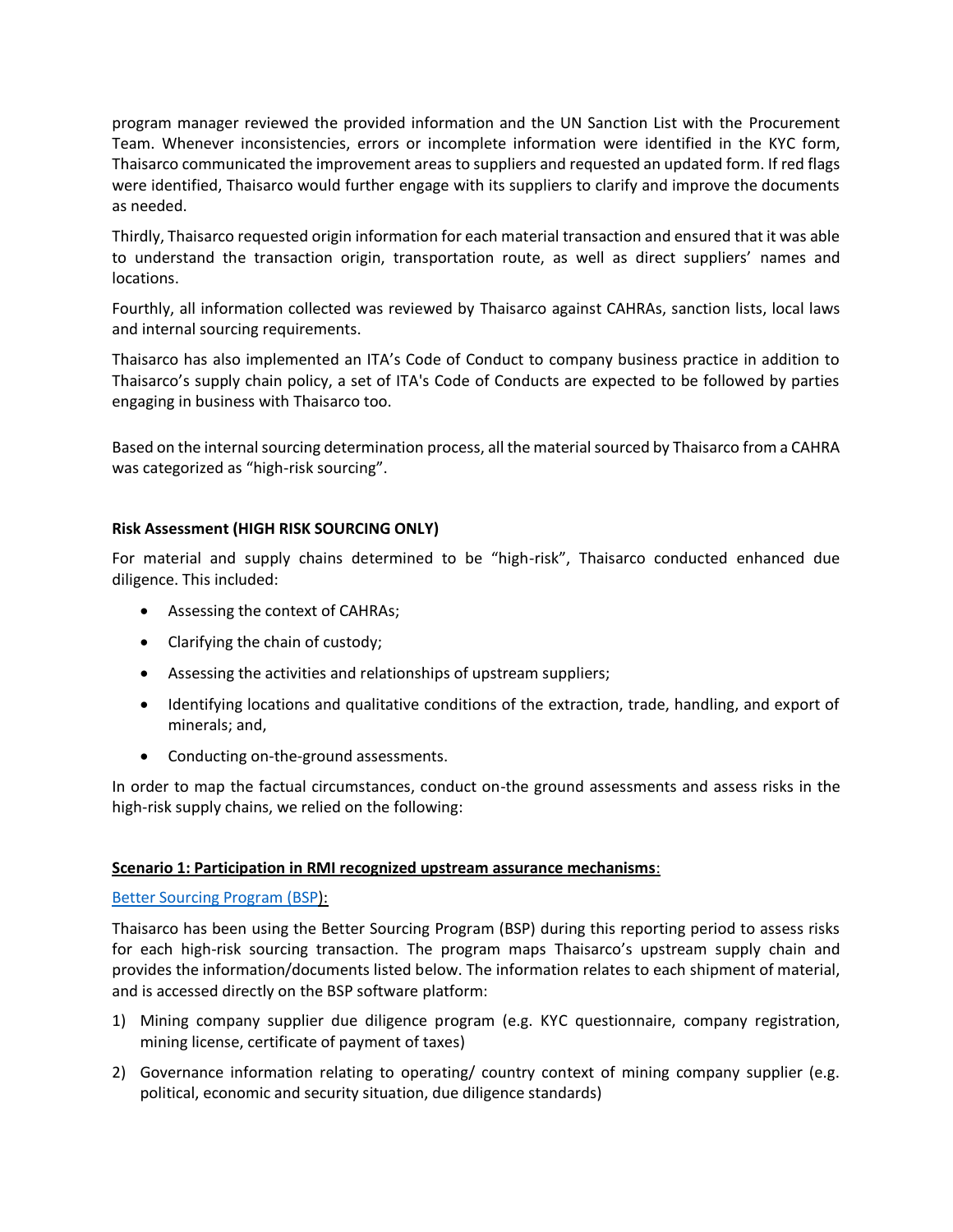- 3) Mining company supplier baseline assessment report (BSP field agents conduct an initial baseline assessment of the OECD Guidance Annex II risks at each mine site)
- 4) Mining company supplier dynamic evaluation report (for each mine site, BSP field agents continuously monitor risks and incidents on the ground using a mobile application)

## **OR**

## [iTSCi:](http://www.itri.co.uk/)

Thaisarco has been an active member of iTSCi during this reporting period. For each high-risk sourcing transaction, iTSCi provides the following documents:

- 1) Incident summary reports as they become available
- 2) Mine Visit Recommendations including a list of mine sites with potential risks (it is advised that the companies sourcing from these mine sites conduct enhanced due diligence and risk assessment)
- 3) Monthly country and region report, which review the general situation on the ground
- 4) Data summary and other reports

Thaisarco has conducted further due diligence to review these documents from upstream program against information in the public domain and the actual transaction information to assess the level of risk.

#### **Scenario 2: Assessing risks without an upstream program:**

Thaisarco conducted basic research on the CAHRAs identified in our supply chain. This included publicly available reports regarding the governance, security and human rights context of the countries as well as reports specifically mentioning human rights abuses related to tin mining practices.

Secondly, Thaisarco completed a stakeholder mapping to inform our stakeholder engagement strategy. To complement the mapping, Thaisarco required our direct suppliers to provide the names, locations and types of business operations for each supply chain actor between the mine sites and the in-country exporter. Thaisarco conducted an enhanced KYC process for all upstream actors from the trader to the mine. Working with our supply chain partners, we collected chain of custody documentation for each material transaction and ensured that it was able to understand the transaction origin and transportation route.

## **6. Risk Mitigation (HIGH RISK SOURCING ONLY)**

Thaisarco's Supply Chain Policy defines three possible risk mitigation strategies in accordance with the OECD Guidance Annex II Model Policy. Risks identified in high-risk supply chains are mitigated as follows:

#### *Scenario 1: Participation in RMI recognized upstream assurance mechanisms:*

## **Better Souring Program (BSP):**

Based on the findings of the initial baseline report and the dynamic evaluation report, BSP provides technical advice and helps the participating mining companies close any gaps in due diligence management systems (e.g. develop a supply chain policy, establish a management structure), achieve traceability (e.g. develop an electronic tagging system) and respond to identified risks. Each identified risk is reviewed and scored on the basis of its severity (minor, moderate and major) while BSP provides a